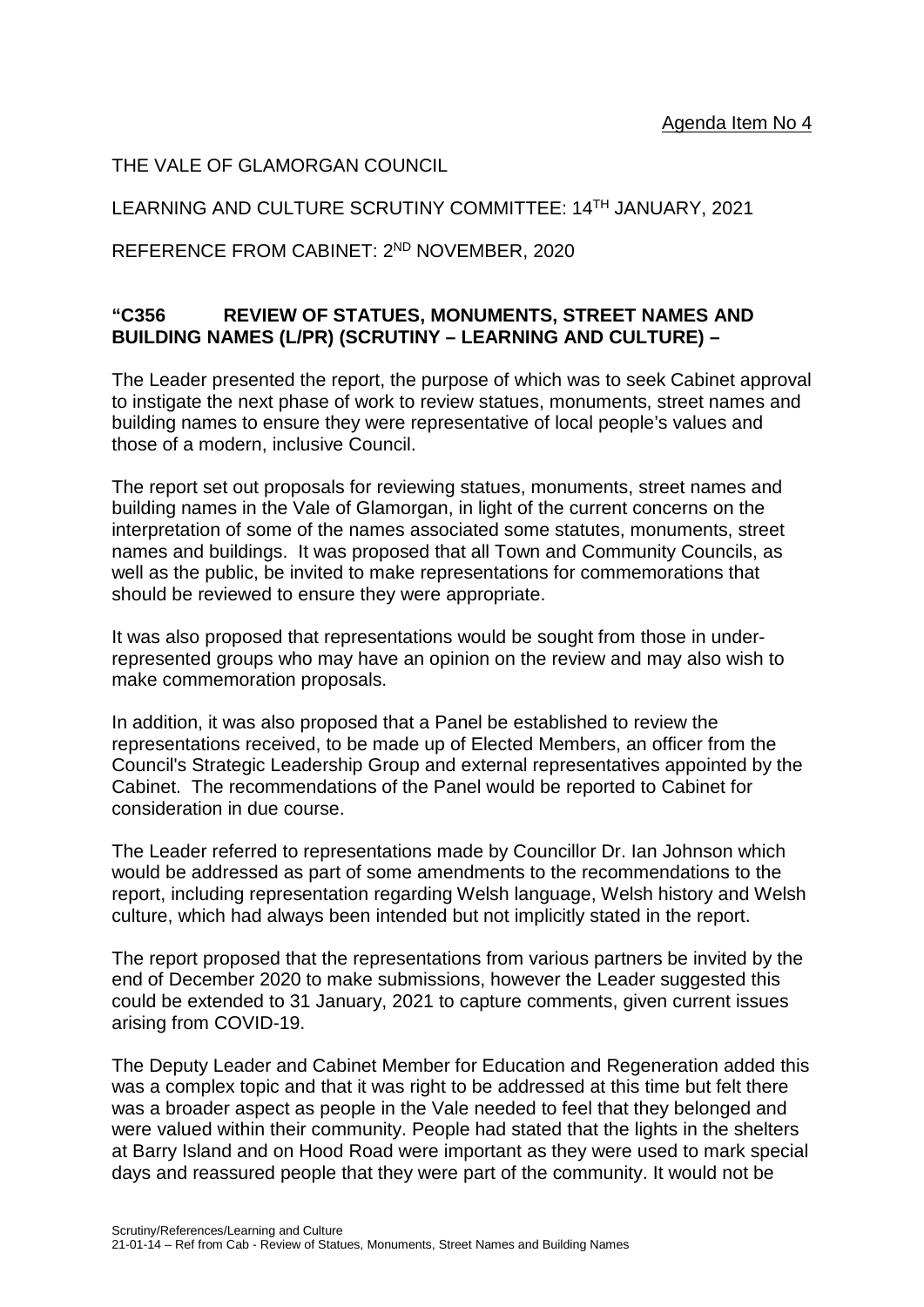possible to meet this year for Remembrance Day, but the lights could be turned red in support and would take a place among the Sense of Place work that went on across the Vale. It would also be important to address people who possibly had not been commemorated but who were important and had made a difference to their community, nationally or internationally. Thought would clearly need to be given to place or street names that had possible cause for consideration or needed clarification as to why no changes would be required or justified and could only be done in consultation with the affected communities.

This was a matter for Executive decision.

Cabinet, having considered the report, the issues and implications contained therein and with amendments to Recommendations (3), (4) and (5) of the report subsequently

RESOLVED –

(1) T H A T contents of the report be noted.

(2) T H A T the approach to establishing a review as described in the report, through the establishment of a Panel comprising of the Leader and Deputy Leader of the Council, the Member Equality Champion, the Member LGBT Champion, an officer from the Council's Strategic Leadership Team and one representative from local history societies and one representative from the Vale of Glamorgan Stand Up to Racism organisation be endorsed.

(3) T H A T, in pursuance of Recommendation (2), the Terms of Reference for the Proposed Panel be drafted, and reported to Cabinet for approval, prior to the first meeting of the Panel, with the Terms of Reference setting out membership of the same as well as the intention to receive evidence and input from residents of the Vale of Glamorgan, various representatives and organisations with an interest in the history, culture and language of the Vale of Glamorgan and its communities.

(4) T H A T the report be sent to all Town and Community Councils and to the next Community Liaison Committee for their consideration and involvement as described in the report.

(5) T H A T this report and the future report on the Terms of Reference be referred to Learning and Culture Scrutiny Committee for consideration.

### Reasons for decisions

(1) Following consideration of the overview of the work being undertaken in this arena.

(2) To enable a review to be established and conducted

(3) To allow the Panel to commence work with appropriate Terms of Reference in place.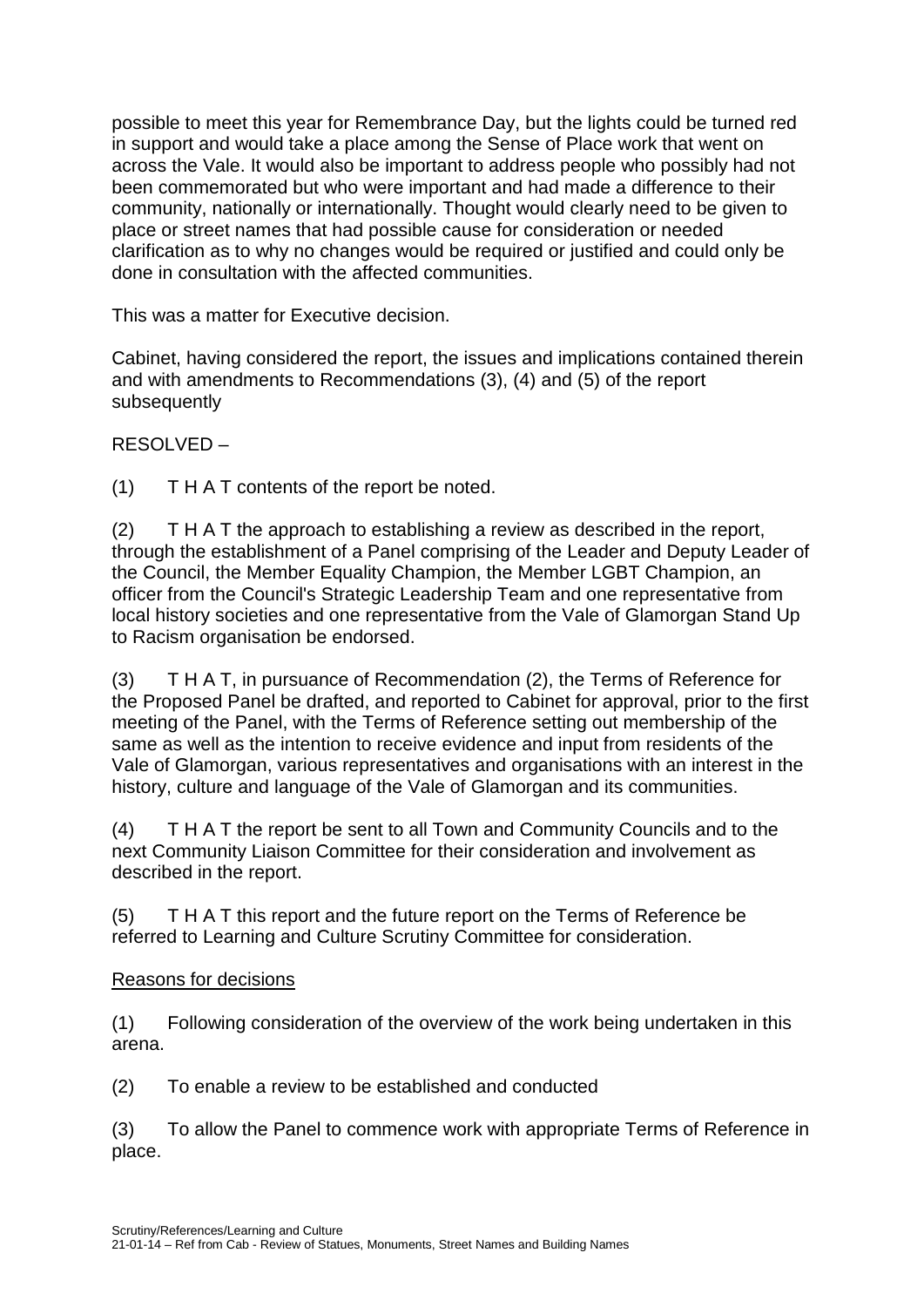(4) To enable Town and Community Councils and Community Liaison Committee consider their involvement in the review.

(5) To allow Learning and Culture Scrutiny Committee to consider the report."

Attached as Appendix – Report to Cabinet: 2nd November 2020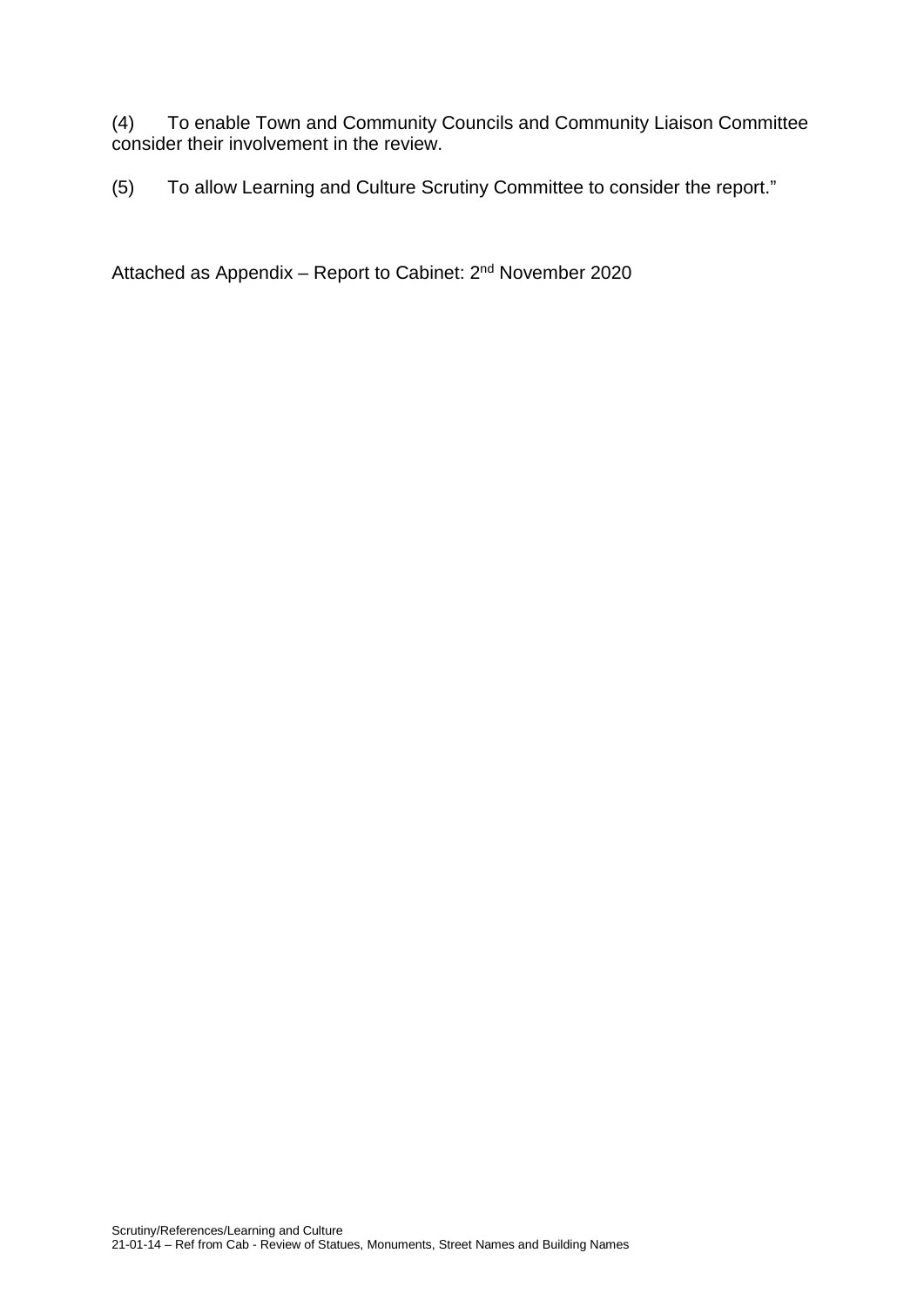

| Meeting of:                                               | <b>Cabinet</b>                                                                                                                                                                                                                           |
|-----------------------------------------------------------|------------------------------------------------------------------------------------------------------------------------------------------------------------------------------------------------------------------------------------------|
| Date of Meeting:                                          | Monday, 02 November 2020                                                                                                                                                                                                                 |
| <b>Relevant Scrutiny</b><br>Committee:                    | Learning and Culture                                                                                                                                                                                                                     |
| Report Title:                                             | Review of Statues, Monuments, Street Names and Building Names                                                                                                                                                                            |
| Purpose of Report:                                        | To seek Cabinet approval to instigate the next phase of work to review<br>statues, monuments, street names and building names to ensure they are<br>representative of local people's values and those of a modern, inclusive<br>Council. |
| Report Owner:                                             | Executive Leader and Cabinet Member for Performance and Resources                                                                                                                                                                        |
| Responsible Officer:                                      | Rob Thomas, Managing Director                                                                                                                                                                                                            |
| <b>Elected Member and</b><br><b>Officer Consultation:</b> | Cabinet<br><b>Member Champion for Equalities</b><br>Strategic Leadership Team                                                                                                                                                            |
| <b>Policy Framework:</b>                                  | This is a matter for Executive decision by Cabinet.                                                                                                                                                                                      |

Executive Summary:

- This report sets out proposals for reviewing statues, monuments, street names and building names in the Vale of Glamorgan, in light of the current concerns on the interpretation of some of the names associated some statutes, monuments, street names and buildings. It is proposed that all town and community councils, as well as the public, are invited to make representations for commemorations that should be reviewed to ensure they are appropriate.
- It is also proposed that representations will be sought from those in underrepresented groups who may have an opinion on the review and may also wish to make commemoration proposals.
- In addition, it is also proposed that a panel be established to review the representations received, to be made up of elected members, an officer from the Council's Strategic Leadership Group and external representatives appointed by the Cabinet. The recommendations of the panel would be reported to Cabinet for consideration in due course.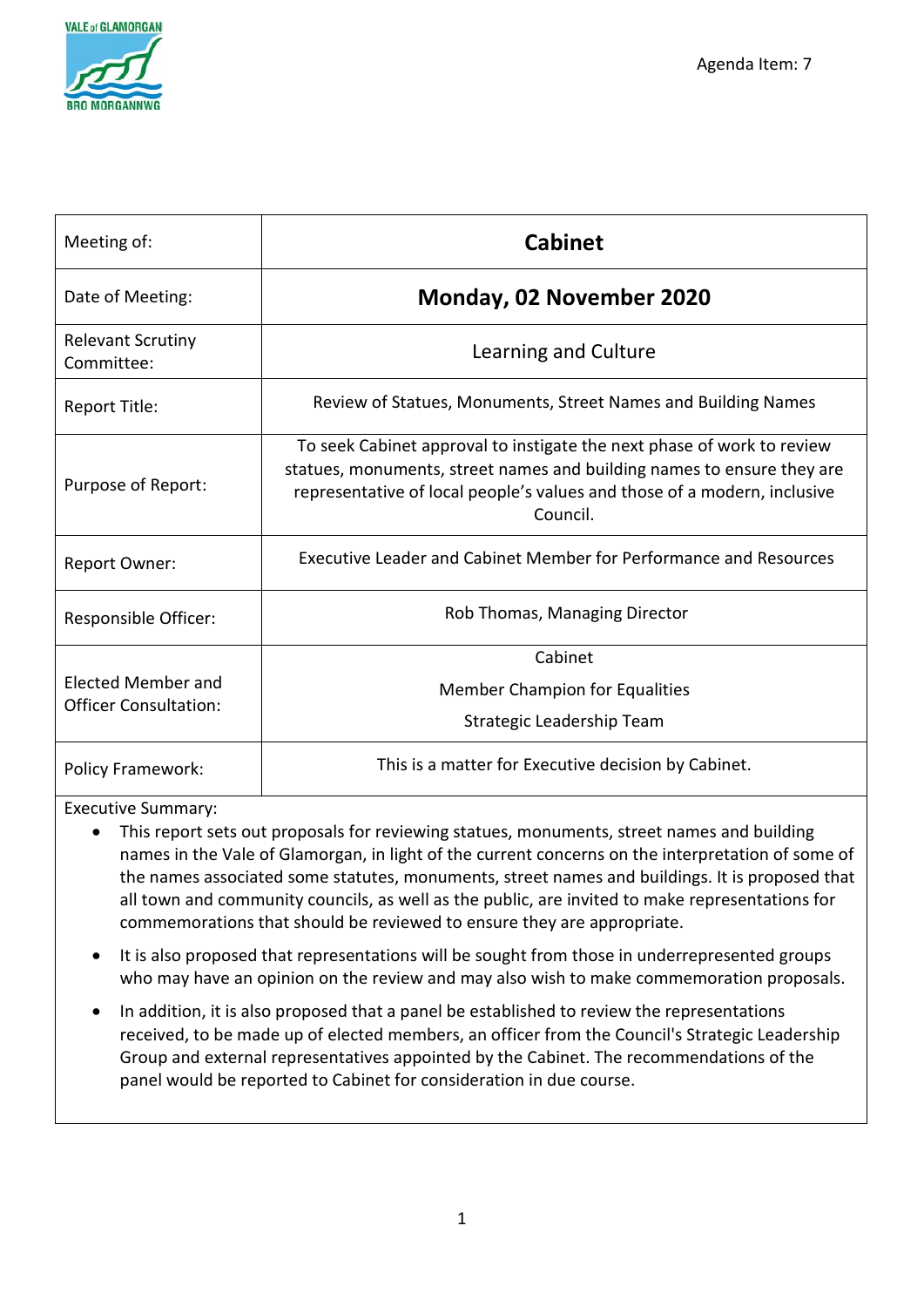## **Recommendations**

- **1.** It is recommended that Cabinet notes the contents of this report.
- **2.** It is recommended that Cabinet endorses the approach to establishing a review as described in this report, through the establishment of a Panel comprising of the Leader and Deputy Leader of the Council, the Member Equality Champion, the Member LGBT Champion, an officer from the Council's Strategic Leadership Team and one representative from local history societies and one representative from the Vale of Glamorgan Stand Up to Racism organisation.
- **3.** That, in advance of the first panel meeting, as recommended in recommendation 2, delegated authority be granted to the Managing Director, in consultation with the Leader and Deputy Leader to draft and agree a Terms of reference for the Panel, which terms of reference should set out membership of the same.
- **4.** It is recommended that this report be sent to all Town & Community Councils for their consideration and involvement as described in this report.
- **5.** It is recommended that an update is provided to Cabinet and Scrutiny Committee (Learning and Culture) in due course.

### **Reasons for Recommendations**

- **1.** To provide Cabinet with an overview of the work being undertaken in this arena.
- **2.** To enable a review to be established and conducted
- **3.** To allow the Panel to commence work.
- **4.** To enable Town & Community Councils to consider their involvement in the review.
- **5.** To provide Cabinet and Scrutiny Committee (Learning and Culture) with an update as matters progress.

### **1. Background**

- **1.1** The Council has a long history of progressing the equality agenda. A new Strategic Equality Plan for 2020-2024 has been adopted this year to provide a framework within which to take forward positive action in line with the duties of the Equality Act and to influence the work of the Council across all of its services. In addition, the Council is proactive in promoting the equality agenda through it's sense of place initiatives, promotion of the Arts and through commemorating particular events at particular times of the year.
- **1.2** Earlier in 2020, the Black Lives Matter movement brought to the world's attention important issues relating to on-going racism that exists in the world . The Strategic Equality Plan contains details of the anti-racism actions which are underway or planned. However, it is clear that more needs to be done to tackle racism.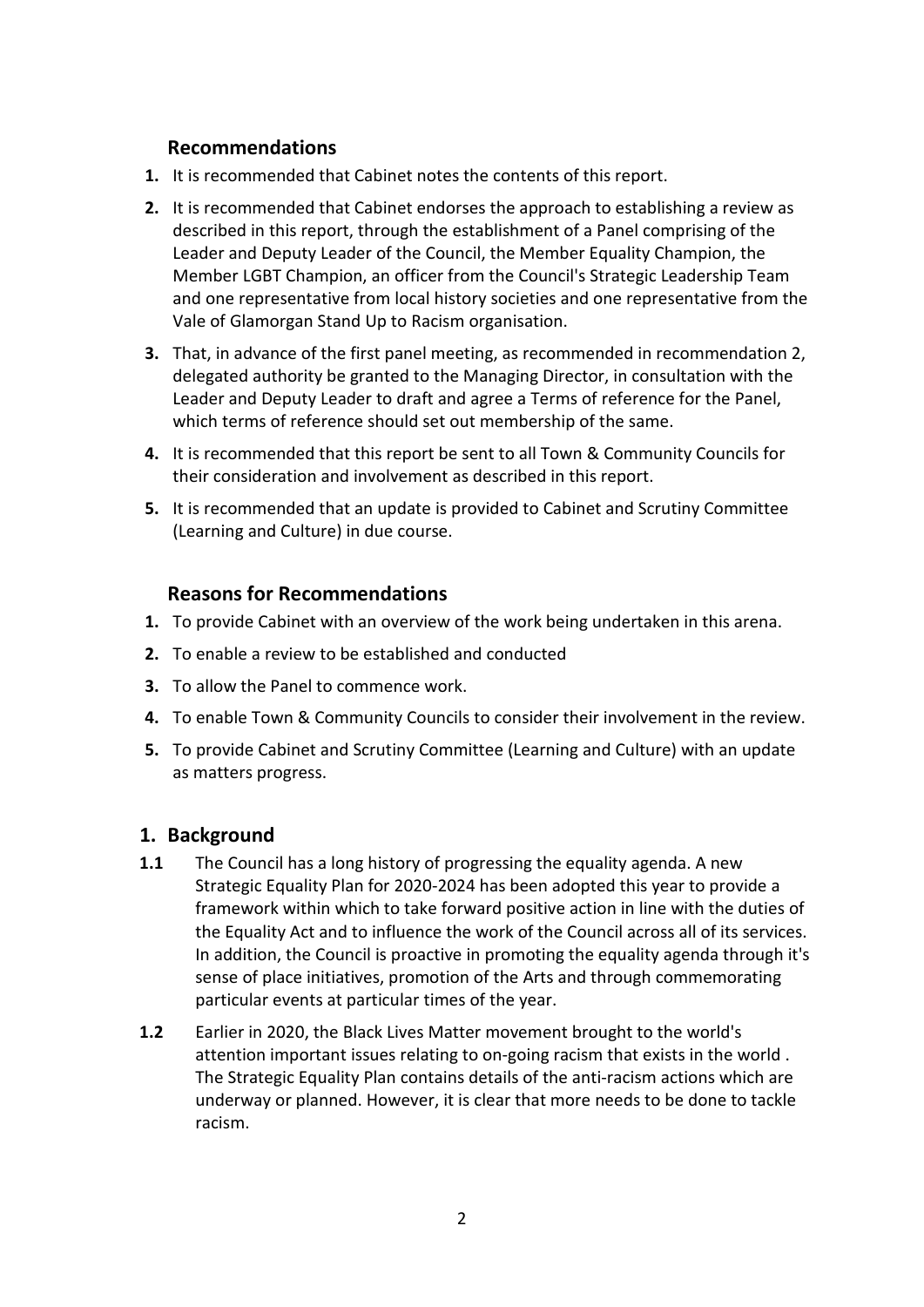- **1.3** One important issue that was raised during the Black Lives Matter movement related to how commemorations of history should now be reviewed to ensure they are appropriate to the current time.
- **1.4** In June, the Leader of the Council indicated the need to begin work to proactively review all statues and commemorations, including street names, public buildings and plaques, in the Vale of Glamorgan. This work will be to ensure statues and commemorations on public land, as well as the names of streets and buildings to be reviewed are representative of local people's values and those of a modern, inclusive Council.
- **1.5** In July 2020, the First Minister announced an audit of public monuments, street and building names associated with the history of black communities in Wales, saying "it is time that we properly reflected on the representation of Black, Asian and Minority Ethnic lives in the heritage of Wales. We need to re-examine the way some of our public monuments and buildings are valued and consider what they say about us, our society today and our shared history".
- **1.6** In line with this announcement, a Welsh Government task and finish group has been established, led by Gaynor Legall. Work has been undertaken during the summer on the first phase of the national task and finish group's work and a report is anticipated in the coming weeks. The second phase of the work will involve consideration of addressing any concerns arising from the audit.
- **1.7** This report sets out a proposal for progressing a local review of statues, monuments, street names and building names within the Vale of Glamorgan and seeks approval to engage our communities in this important area.

## **2. Key Issues for Consideration**

- **2.1** The Council will continue to contribute to the work of the national task and finish group established by Welsh Government. However, it is also important that action is taken locally and with as wide a range of people involved as possible.
- **2.2** The Black Lives Matter movement has rightly prompted people to consider the appropriateness of commemoration or acknowledgment of people and events from history and their relevance to today. This is particularly the case where links to the intolerable slave trade exist. As well as reviewing the appropriateness of these commemoration or acknowledgments, we should consider the positive recognition of people from Black and Ethnic Minority backgrounds, as well as other underrepresented groups have had too, as an important part of celebrating the diverse community which exists within the Vale of Glamorgan and across Wales.
- **2.3** It is therefore proposed that a review of statues, monuments, street names and building names will be undertaken both from an historic perspective (to ascertain any causes for concern) but also inviting consideration for future recognition of individuals or events that celebrate diversity and important events in our recent history.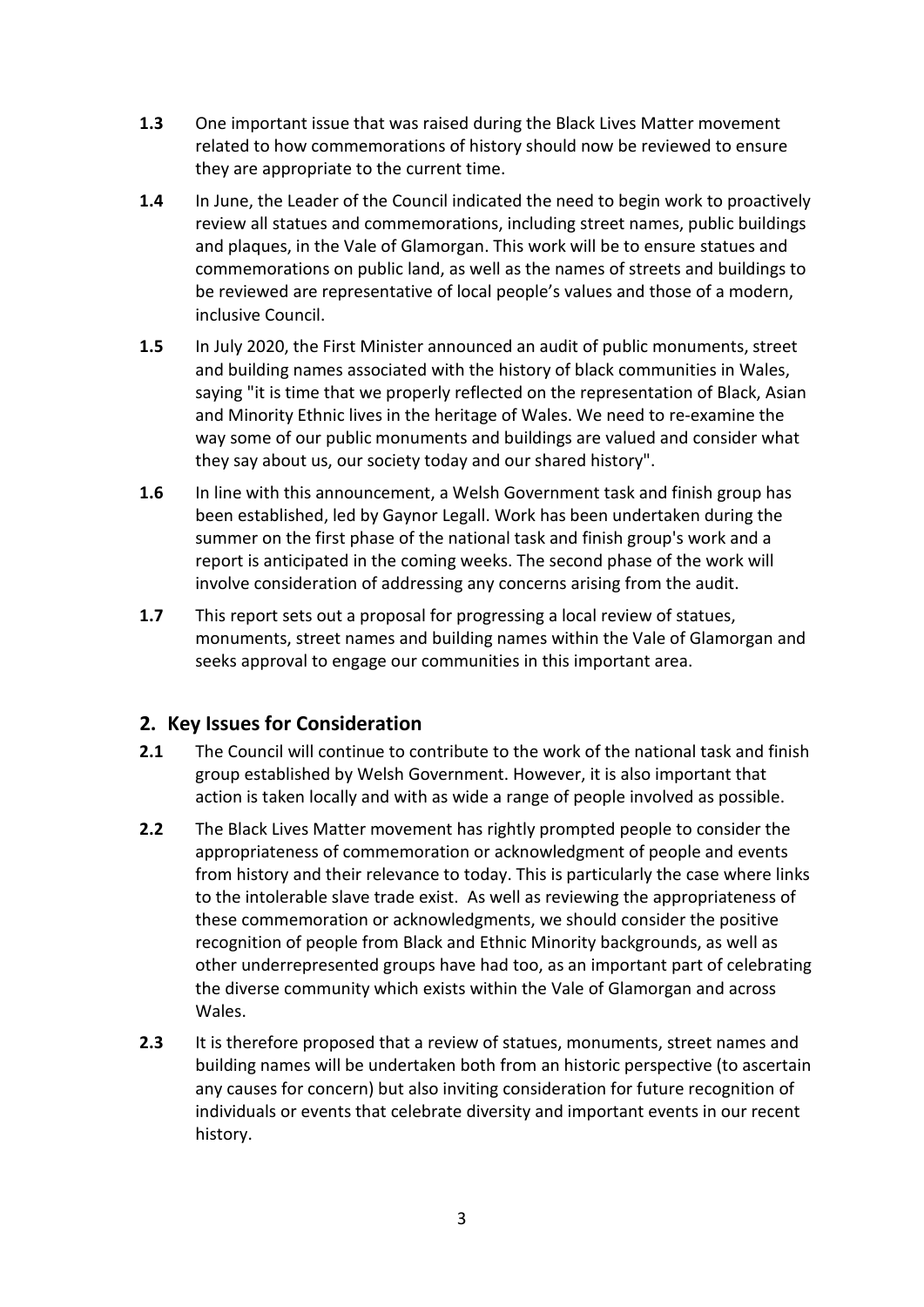- **2.4** To enable the review to reach across the whole of the Vale of Glamorgan, the Council will seek to work with Town and Community Councils to source information to inform the review. All Town and Community Councils will be invited to identify commemorations of historical figures which may be the cause of concern, views on how these concerns should be addressed, and to identify people from underrepresented backgrounds or elsewhere to commemorate in the future. The Council will also invite representations from the public via social media.
- **2.5** It is proposed that the representations from the public and Town and Community Councils be invited by the end of December 2020 to make submissions. Upon receipt, a panel will review the findings to determine the action that should be taken. Actions that could be progressed could well include the removal or retention of any statues or commemorations and potential re-naming of any streets or public buildings alongside the identification of any issues that require additional information/education. Proposed actions will be informed by the representations made to the panel. It is not the purpose of this Cabinet report to make specific recommendations relating to any particular or specific cases, as that would be premature and would pre-empt the work of the Panel and future consideration of Cabinet.
- **2.6** In order for proper and informed consideration to be given to such important matters, it is proposed that a panel will be established to review the representations received. It is proposed that the Panel comprises the Leader, and the Deputy Leader of the Council, the Member Equality Champion, the Member LGBT Champion, an officer from the Council's Strategic Leadership Team and a representative from local history societies and Vale of Glamorgan Stand Up to Racism.
- **2.7** Prior to the first panel meeting, Cabinet is requested to delegate authority to the Managing Director, in consultation with the Leader and Deputy Leader to draft and agree a terms of reference for the Panel, which will set out membership of the same.
- **2.8** Upon conclusion of the review, the panel's recommendations on potential action to be taken will be reported to Cabinet for consideration and decision, with updates provided by Cabinet to the Scrutiny Committee (Learning and Culture) in due course.

# **3. How do proposals evidence the Five Ways of Working and contribute to our Well-being Objectives?**

**3.1** The proposals contained in this report are consistent with the Council's Strategic Equality Plan objectives which are framed in the context of the Council's four new well-being objectives. These objectives complement each other and will collectively deliver the Council's local well-being outcomes and the seven national well-being goals.